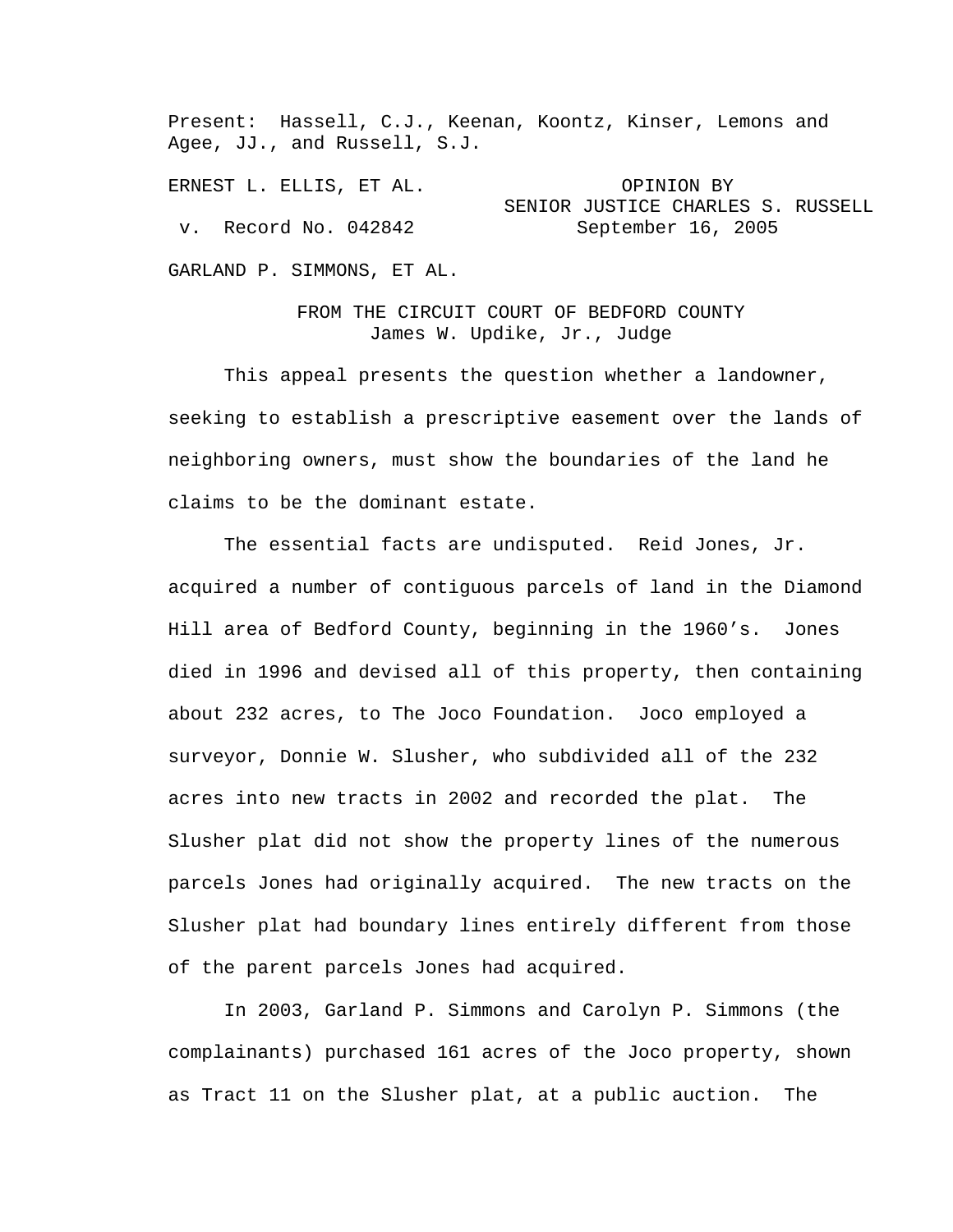plat showed an existing "old road bed" extending northward from a cemetery on Tract 11.\* The "old road bed" connected to a "soil road" continuing northward to the northernmost point of the Joco property. From that point, the road departed from the Joco property and continued across three neighboring tracts to Diamond Hill Road (State Route 655). The owners of the three neighboring tracts were, respectively, Ernest Lee Ellis and Janet H. Ellis, Clayton P. Hurt and Emily F. Hurt, and Edwin C. Ellis and Elsie B. Ellis (collectively, the respondents.)

 The complainants brought this suit, alleging that they and their predecessors in title had used the old road for a period in excess of 20 years under circumstances giving them a right to a prescriptive easement and that the respondents had obstructed the roadway by installing a locked gate. The complainants sought injunctive relief and a determination of their right to continuing and uninterrupted use of the road. The chancellor heard the evidence ore tenus and held that the complainants had met their burden of proving, by clear and convincing evidence, that the "right of way described in the Bill of Complaint is an easement appurtenant to the property

i<br>Li

<sup>\*</sup> It is conceded by the parties before the court that those who may have an interest in the cemetery have not been made parties to the suit and that their interests are unaffected thereby.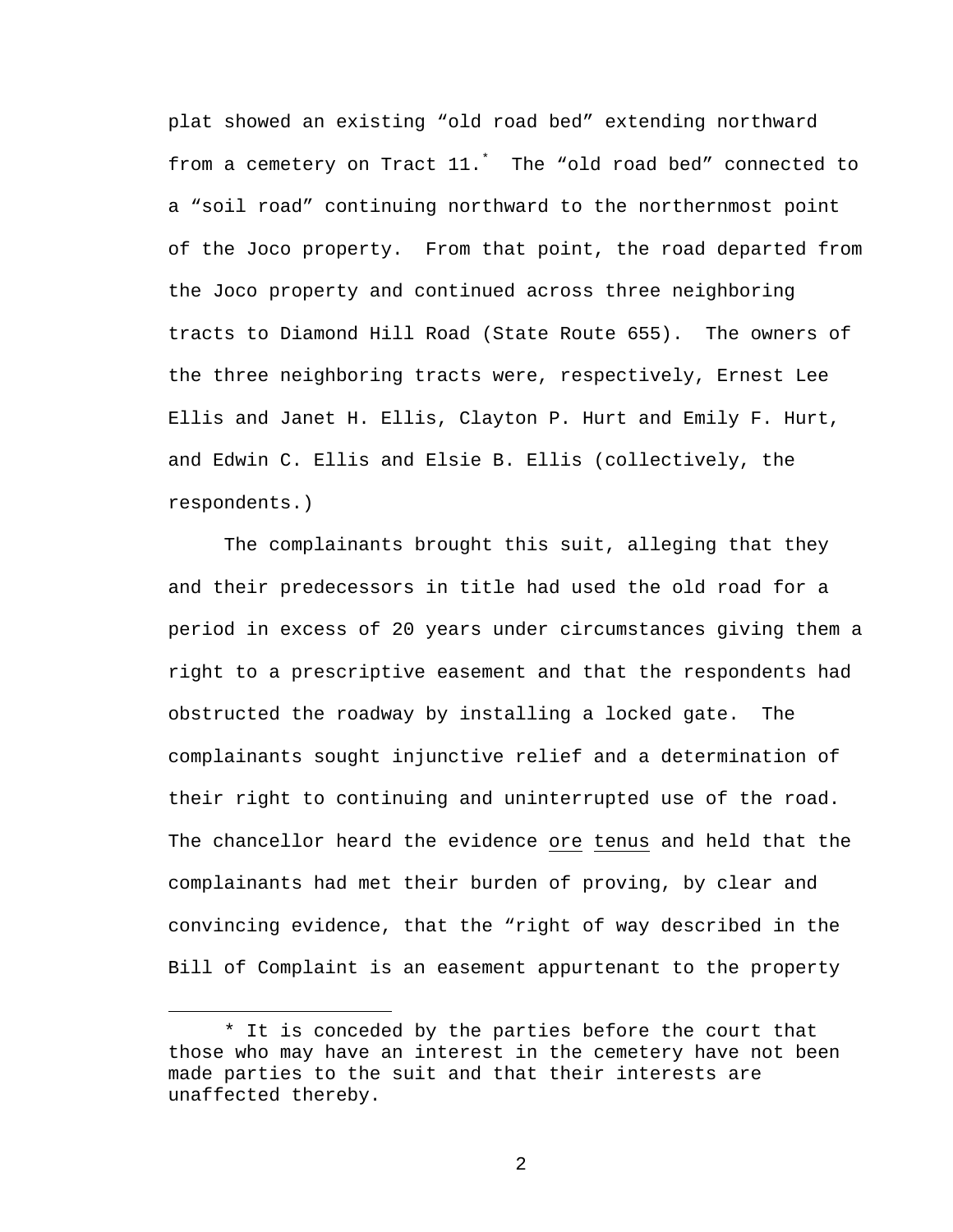now owned by the complainants," fixing its width at twelve feet and enjoining the respondents from interfering with its use. We awarded the respondents an appeal.

 There are two assignments of error: (1) That the complainants failed to establish by clear and convincing evidence that a prescriptive easement had been established, and (2) that the chancellor erred in failing to require proof of the boundaries of the property to which the easement was appurtenant. Because we find the second assignment of error to be dispositive, the evidence may be summarized briefly.

 The evidence showed that Reid Jones, Jr., around 1986, asked permission from the respondents and their predecessors in title to continue the use of the old road for ingress and egress. They all agreed. Later, Jones asked them to sell him an easement over the road, but they refused. They never obstructed his use, but they and he evidently regarded his use as permissive.

 The old roadway was shown on plats and was mentioned in descriptions in deeds as early as 1919. Its physical location was shown on a U. S. Geological Survey map of the area. The evidence showed that several families whose farms and homes had been dependent upon the road for ingress and egress had used it openly and continuously for many years prior to Jones'

3

i<br>Li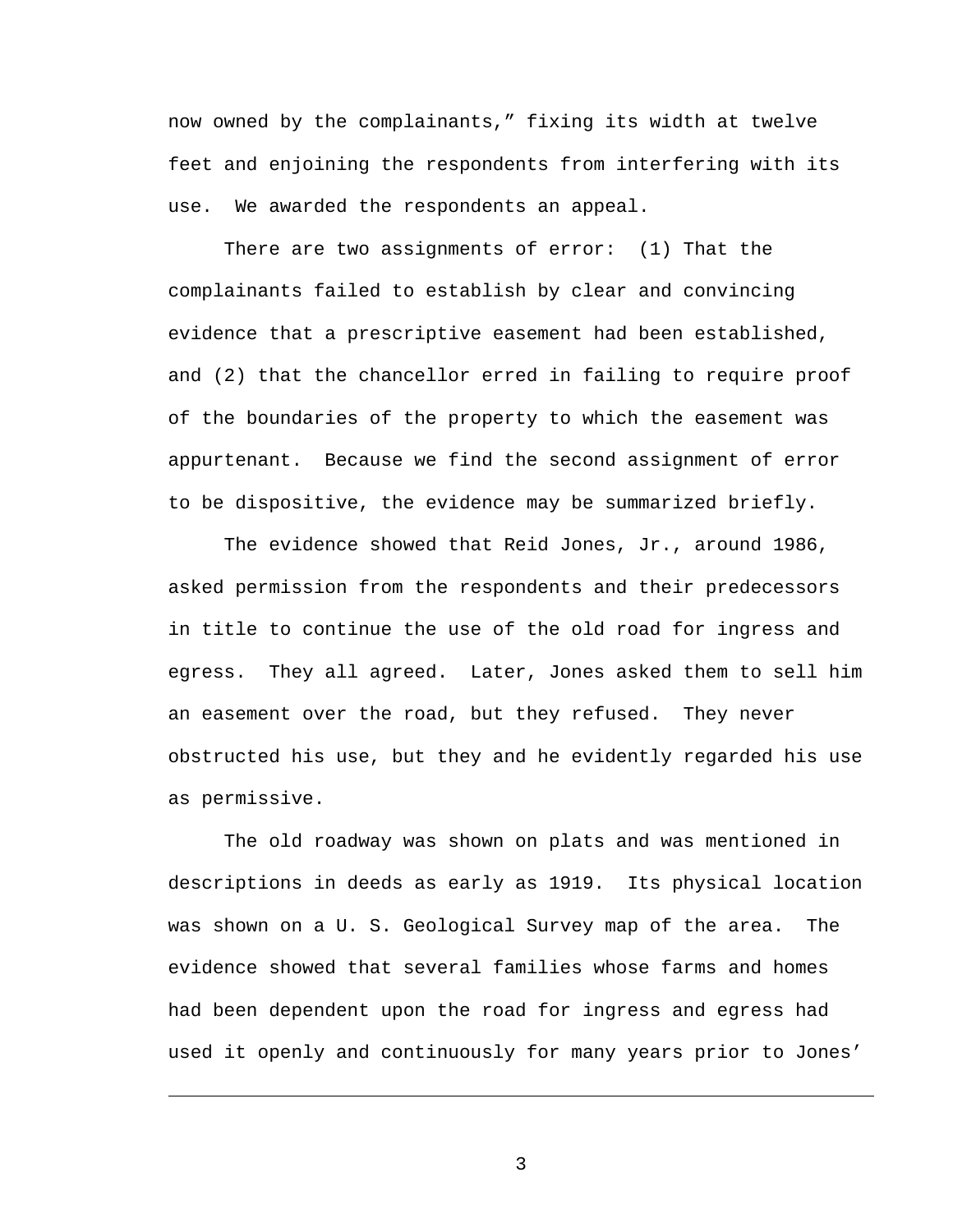acquisition of their properties. One witness testified to personal knowledge of such use as early as 1937. Those families were some, but not all, of the complainants' predecessors in title. There was no evidence that their use was permissive and no evidence that the respondents' predecessors had ever objected to or interfered with it.

 The Slusher plat, which had subdivided all of Jones' 232 acres and which showed the complainants' land as "Tract 11," failed to show the locations and boundaries of the lands of the several former owners who had used the road. Slusher testified at trial that Jones had owned "other land" that had been included in his subdivision of the Joco property but the evidence failed to show the area or location of such "other land." The complainants' Tract 11 contained more acreage than the combined area of the parent tracts shown by the evidence to have been the former dominant estates. The conclusion is inescapable that Tract 11 contains some "other land" which was never shown by the evidence to have been appurtenant to the prescriptive easement.

 The chancellor found that the complainants had established, by clear and convincing evidence, that Jones' predecessors had exercised open, visible, continuous and unmolested use of the roadway across the respondents' property for a period in excess of 20 years, raising the presumption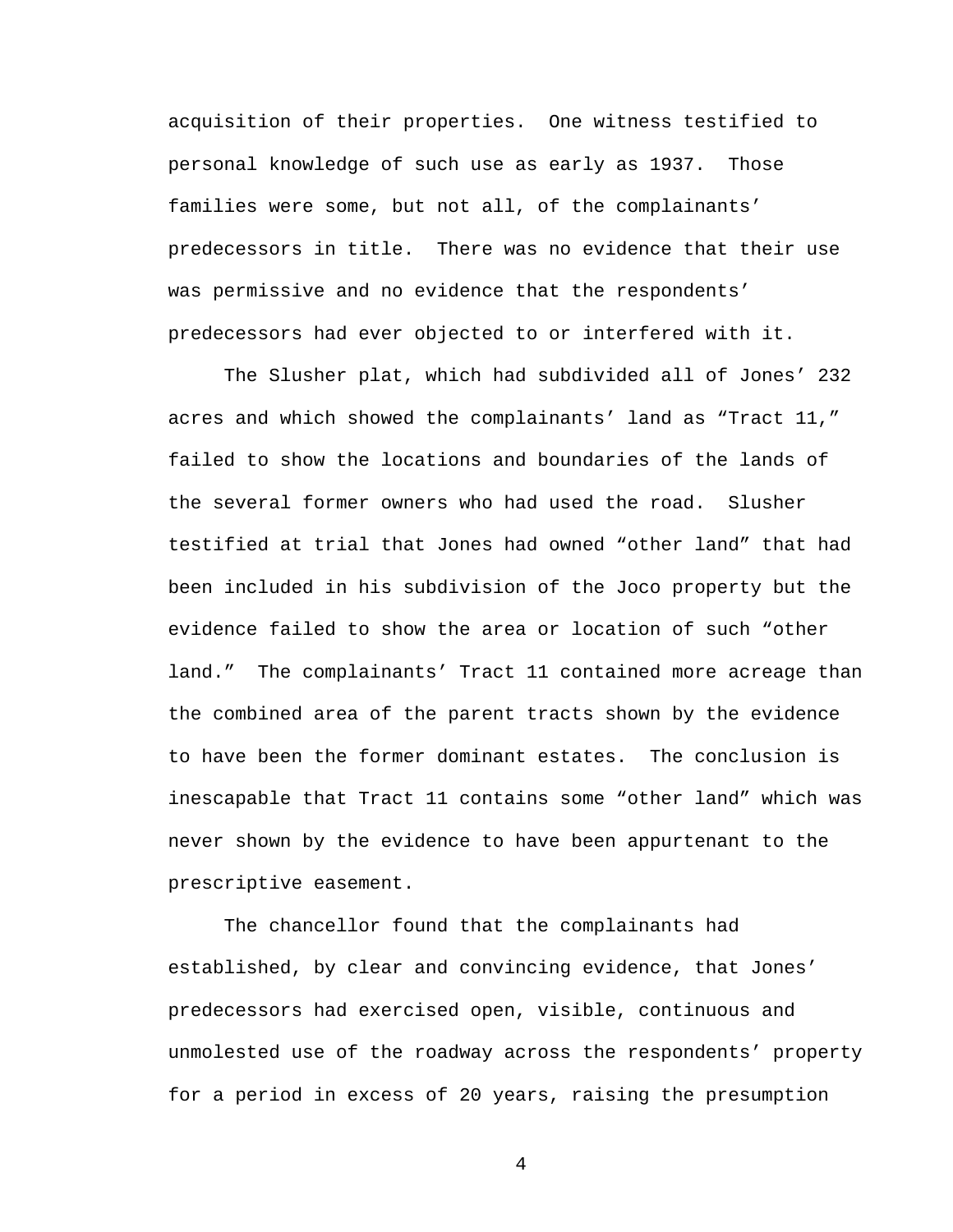that their use was under a claim of right. The chancellor further held that the presumption had not been rebutted, and that the prescriptive right they had obtained had become appurtenant to Jones' predecessors' lands before Jones acquired their properties and was not lost by Jones' subsequent permissive use or by his effort to purchase an easement. The chancellor also found the evidence sufficient to establish the road's location and 12-foot width.

 We will assume, without deciding, that the evidence supported the chancellor's ruling in all the foregoing respects. Nevertheless, the complainants' failure to prove the boundaries of the dominant estate is fatal to their claim.

 The chancellor's decree established a prescriptive easement over the lands of the respondents for the benefit of all the land owned by the complainants. The decree thus had the effect of making Tract 11, as shown on the Slusher plat, the dominant estate to which the easement was appurtenant. The evidence, however, lacked any means of relating the modern Tract 11 to the parent parcels whose owners had used the road for ingress and egress to their respective farms and homes. Tract 11 contained additional land that had not belonged to the owners of those parent parcels, but the evidence failed to specify the location or area of such additional land. The chancellor, therefore, was unable to tailor the final decree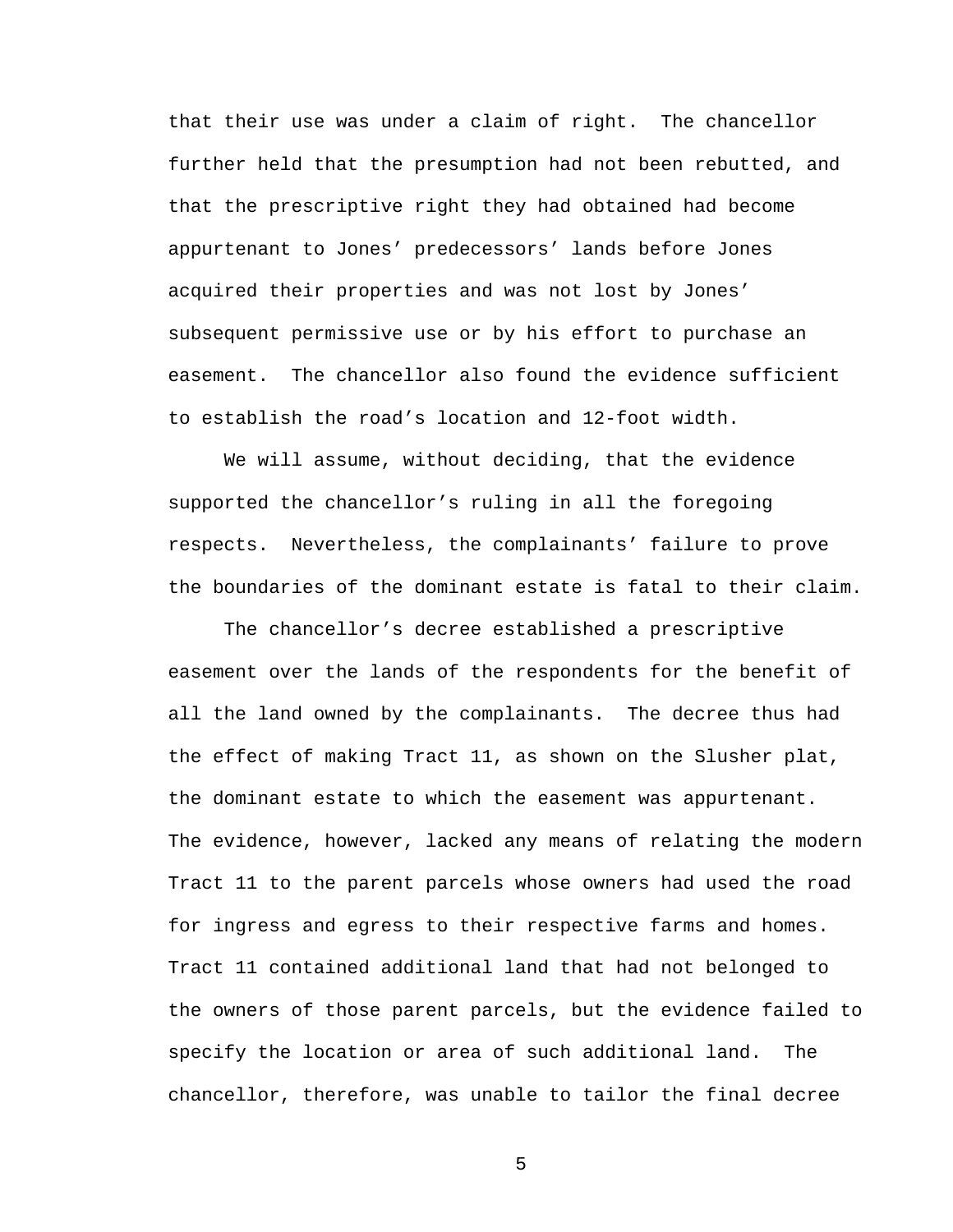to restrict the dominant estate to the property to which the easement had, historically, been appurtenant. The result was to increase the burden of the easement upon the servient estates to an unknown extent.

 The imposition of a prescriptive easement is the taking of a property right of the servient owner without payment of compensation. Amstutz v. Everett Jones Lumber Corp., 268 Va. 551, 562, 604 S.E.2d 437, 443, (2004). For that reason, we said, in Eagle Lodge, Inc. v. Hofmeyer, 193 Va. 864, 877, 71 S.E.2d 195, 202 (1952), "[T]he law is jealous of a claim to an easement." It is also one of the reasons underlying our decision in Pettus v. Keeling, 232 Va. 483, 485-87, 352 S.E.2d 321, 323-24 (1987), to hold a claimant to a prescriptive easement to the burden of proving his case by clear and convincing evidence. Amstutz, 268 Va. at 562-63 604 S.E.2d at 443.

 The foregoing reason underlies the rule that the owner of the dominant estate may not increase the burden of the easement upon the servient estate. Indeed, such an increase may, in some circumstances, cause the easement to be extinguished. "[I]f the easement arises by prescription, a change in the dominant estate calling for a burden upon the servient land exceeding that devolving upon it by its customary use during the prescriptive period, if the increased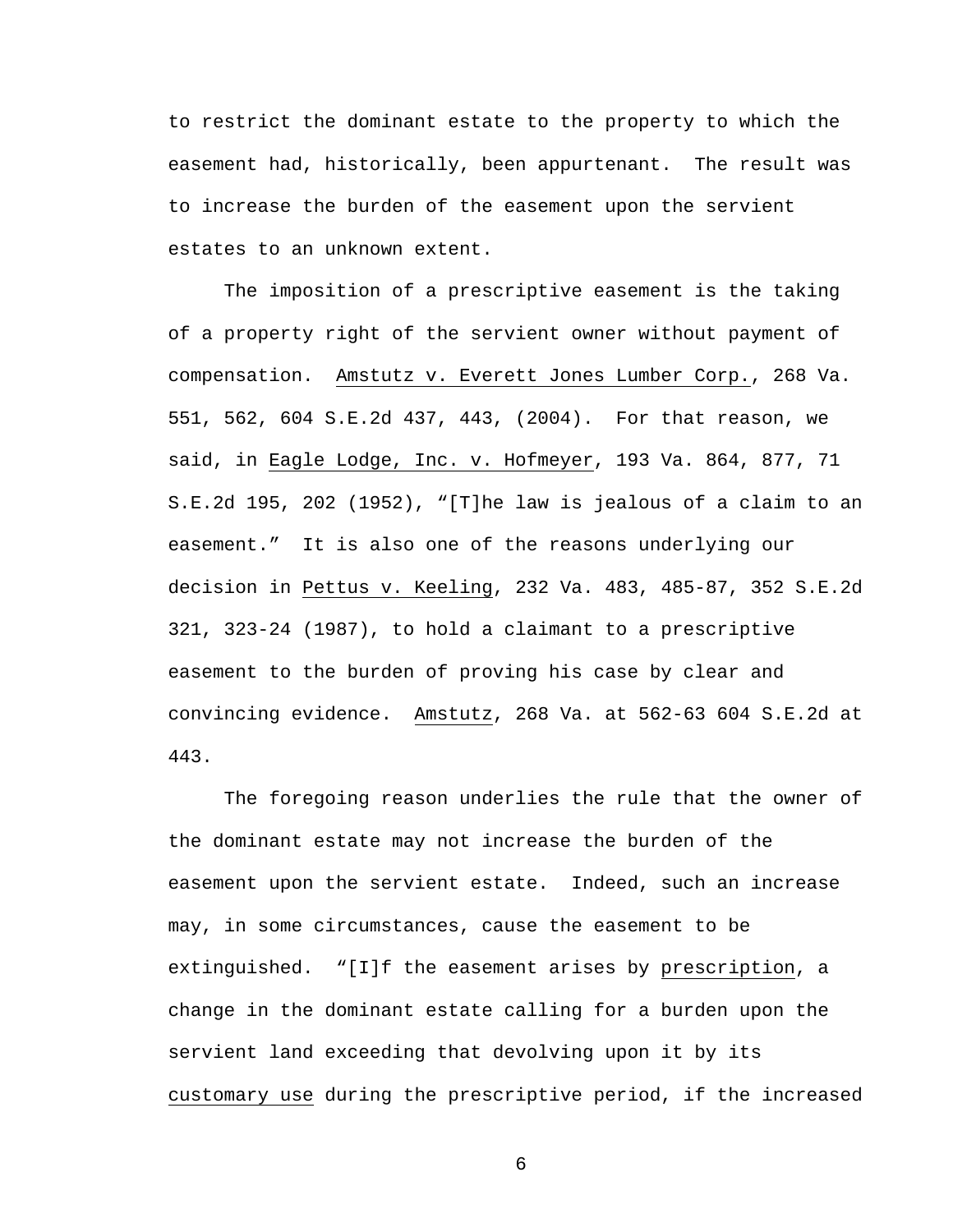use is inseparable from the former use, will operate an extinguishment of the easement." 1 Frederick D.G. Ribble, Minor on Real Property § 110, at 150 (2d ed. 1928) (emphasis in original).

 In Va. Hot Springs Co. v. Lowman, 126 Va. 424, 430, 101 S.E. 326, 328 (1919), we held that the proposed future uses of a prescriptive easement must be of the "same nature and character" as those exercised during the prescriptive period and that an increase "in degree only" would be within the prescriptive use but only if "no additional burden is put upon the servient estate." In McNeil v. Kingrey, 237 Va. 400, 406, 377 S.E.2d 430, 433 (1989), however, we went further and placed upon the claimant to a prescriptive easement the burden of showing affirmatively that any proposed change in his use of the easement will impose no additional burden upon the servient estate. Indeed, we noted in Mobley v. Saponi Corp., 215 Va. 643, 645, 212 S.E.2d 287, 289 (1975), that "injunctive relief is routinely afforded to restrain the overburdening of easements."

 An increase in the area of the dominant estate increases the burden of an easement upon the servient estate as a matter of law. In Clark v. Reynolds, 125 Va. 626, 634, 100 S.E. 468, 470-71 (1919), we held that a party entitled to the use of a prescriptive easement could not "use it as an easement for the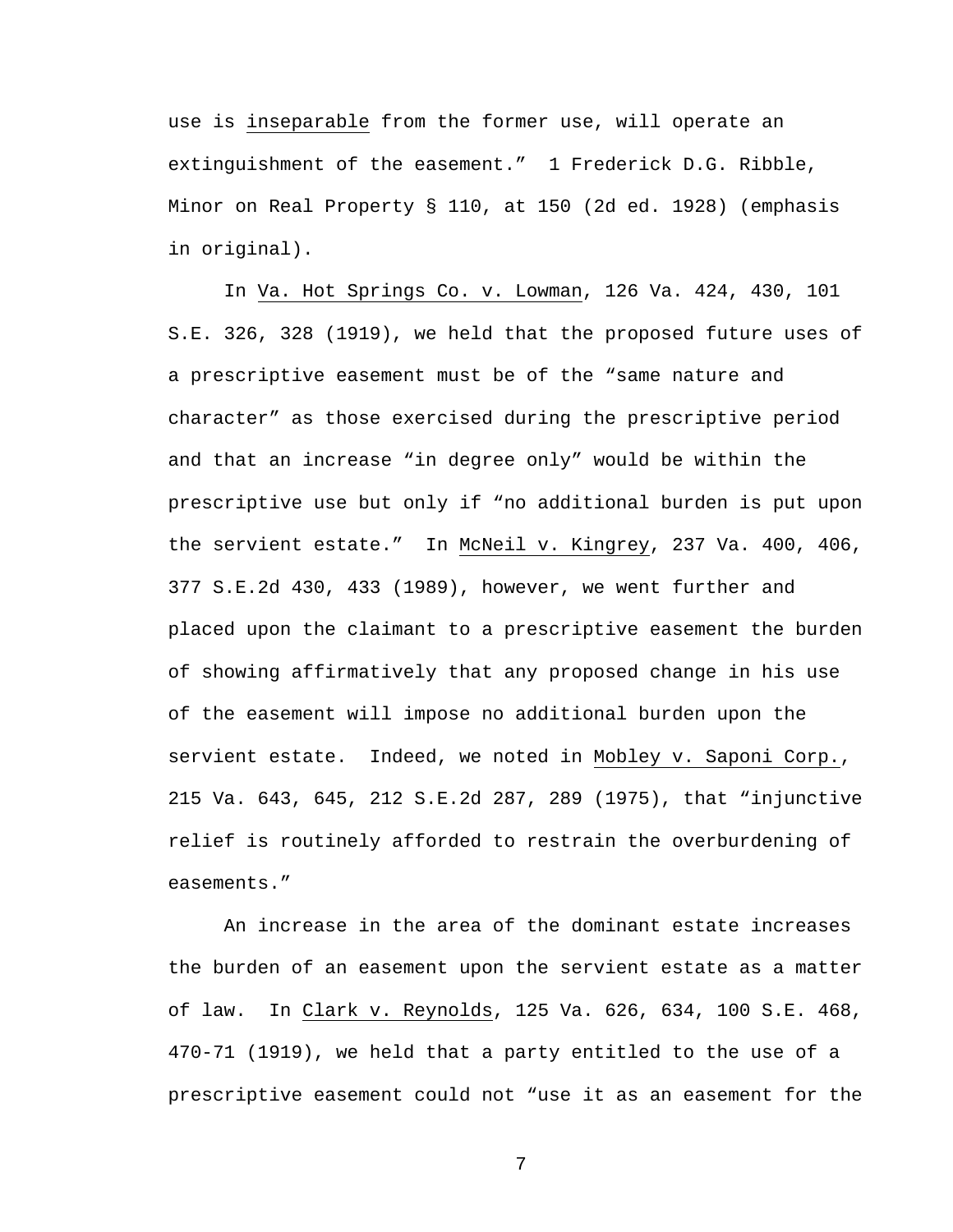benefit of any other place than that for which it was originally established." In Robertson v. Robertson, 214 Va. 76, 81, 197 S.E.2d 183, 187 (1973), we held that the owner of a dominant estate cannot use an easement for that tract to benefit any additional lands he may own because "such a result, which would necessarily enlarge the burden on the original right of way, is impermissible." Accord, Conrad v. Strickler, 215 Va. 454, 461, 211 S.E.2d 248, 253 (1975). Thus, any increase in the burden of a prescriptive easement upon the servient estate, whether caused by a change of use or by an increase in the area of the dominant estate, is prohibited in Virginia.

 Here, the burden was upon the complainants to prove, by clear and convincing evidence, the boundaries of those lands of their predecessors in title that had become entitled to a prescriptive easement over the lands of the respondents. The complainants failed to carry their burden of proof. Instead of showing the boundaries of the original dominant estate, and thus enabling the chancellor to restrict the benefit of the easement to those boundaries, the complainants' evidence, by showing that additional land had been annexed to the original dominant estate, showed an impermissible increase in the easement's burden upon the servient estates. The chancellor